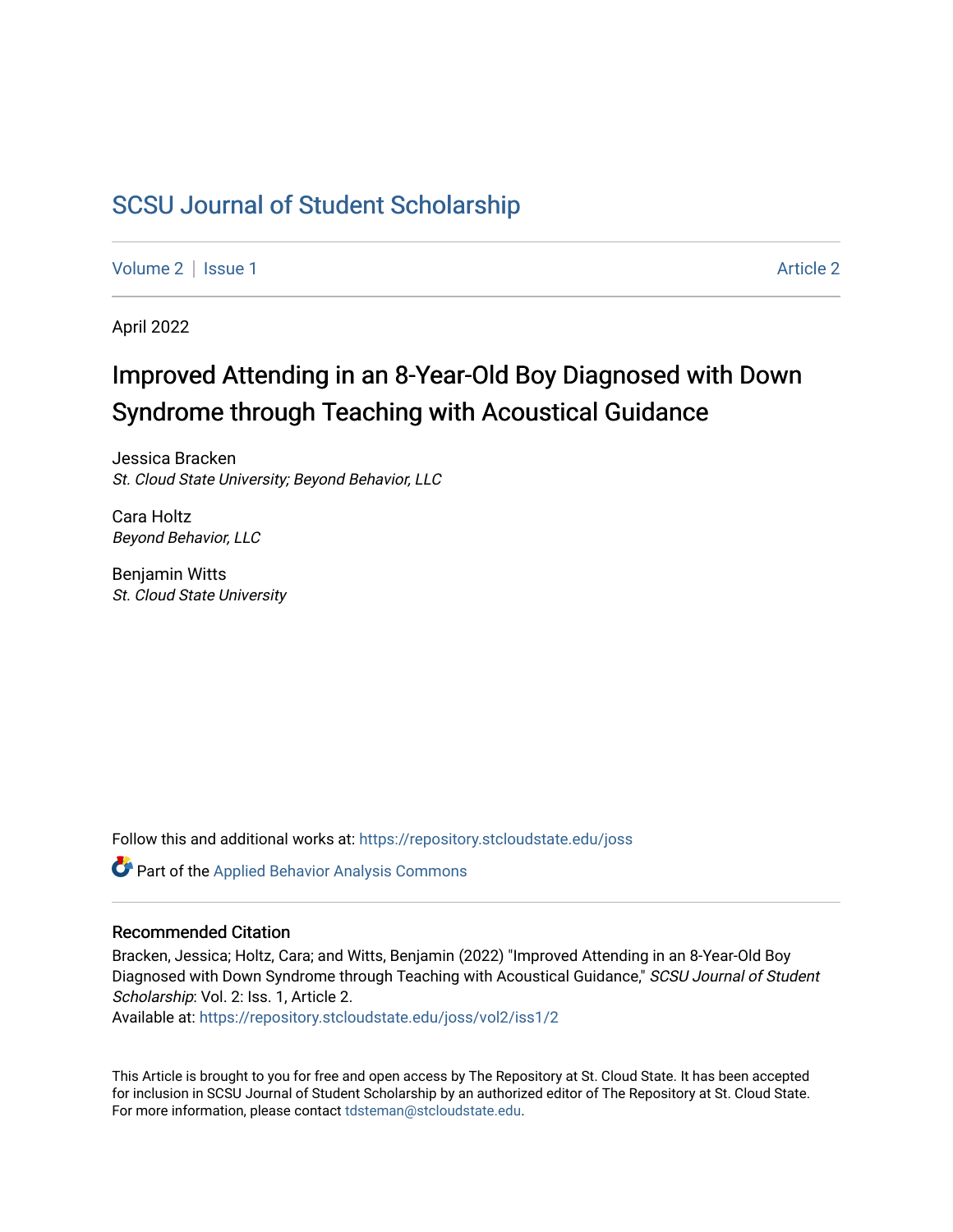# **Improved Attending in an 8-Year-Old Boy Diagnosed with Down Syndrome through Teaching with Acoustical Guidance**

Jessica Bracken<sup>1,2</sup>, Cara Holtz<sup>1</sup>, and Benjamin N. Witts<sup>2</sup>

*<sup>1</sup>Beyond Behavior, LLC, Hudson, WI <sup>2</sup>Department of Community Psychology, Counseling, and Family Therapy, St. Cloud State University, St. Cloud, MN*

#### **Abstract**

Skill acquisition can be particularly difficult when prerequisites are lacking (e.g., attending to learning materials) that are necessary to expand academic abilities. However, behavioral technologies exist that can help individuals overcome, or at least improve their quality of life despite these difficulties. The current case study used a quasi-changing-criterions-design to examine the effectiveness of a Teaching with Acoustical Guidance (TAGteach) technique to increase attending to learning materials in an eight-year-old participant with Down syndrome. The TAGteach technique was effective in increasing the percentage of trials in which the participant looked at materials and the duration of looking at presented materials during learning trials. Furthermore, results generalized to a leisure task, showing that the intervention was not only academic, but also has the ability to improve on quality of life.

#### **Introduction**

Clinically significant gains are arguably best when achieved efficiently; that is, gains achieved with the greatest return on investment. One means of efficient programming lies in targeting behavioral cusps, which creates and provides access to long-lasting new and significant reinforcers beyond the behavior directly targeted (see Bosch & Fuqua, 2001). For example, teaching an individual to manipulate a door handle not only allows them to open a door, but also grants access to new environments (e.g., rooms) and reinforcers (e.g., events, stimuli behind closed doors). Similarly, teaching independent play skills can lead to greater independence, expanded interests, and can set the stage for other social skills should other individuals take an interest in the activity (e.g., a parent playing with or parallel playing to the child).

One precursor skill common to many behaviors, and thus serving as a behavioral cusp, is attending to stimuli. There are many ways to program for improvements in attending. For example, previous research for children diagnosed with various disorders has found token reinforcement to be a successful intervention to increase attending skills (e.g., Tarbox et al., 2006). However, token reinforcement requires participants to tolerate delays to reinforcement. For example, in the study by Tarbox and colleagues, the participant showed increases in attending during a token reinforcement intervention when compared to baseline when the schedule of reinforcement was thinned from 10 to 50 tokens. Additionally, the participant in this study had fine and gross motor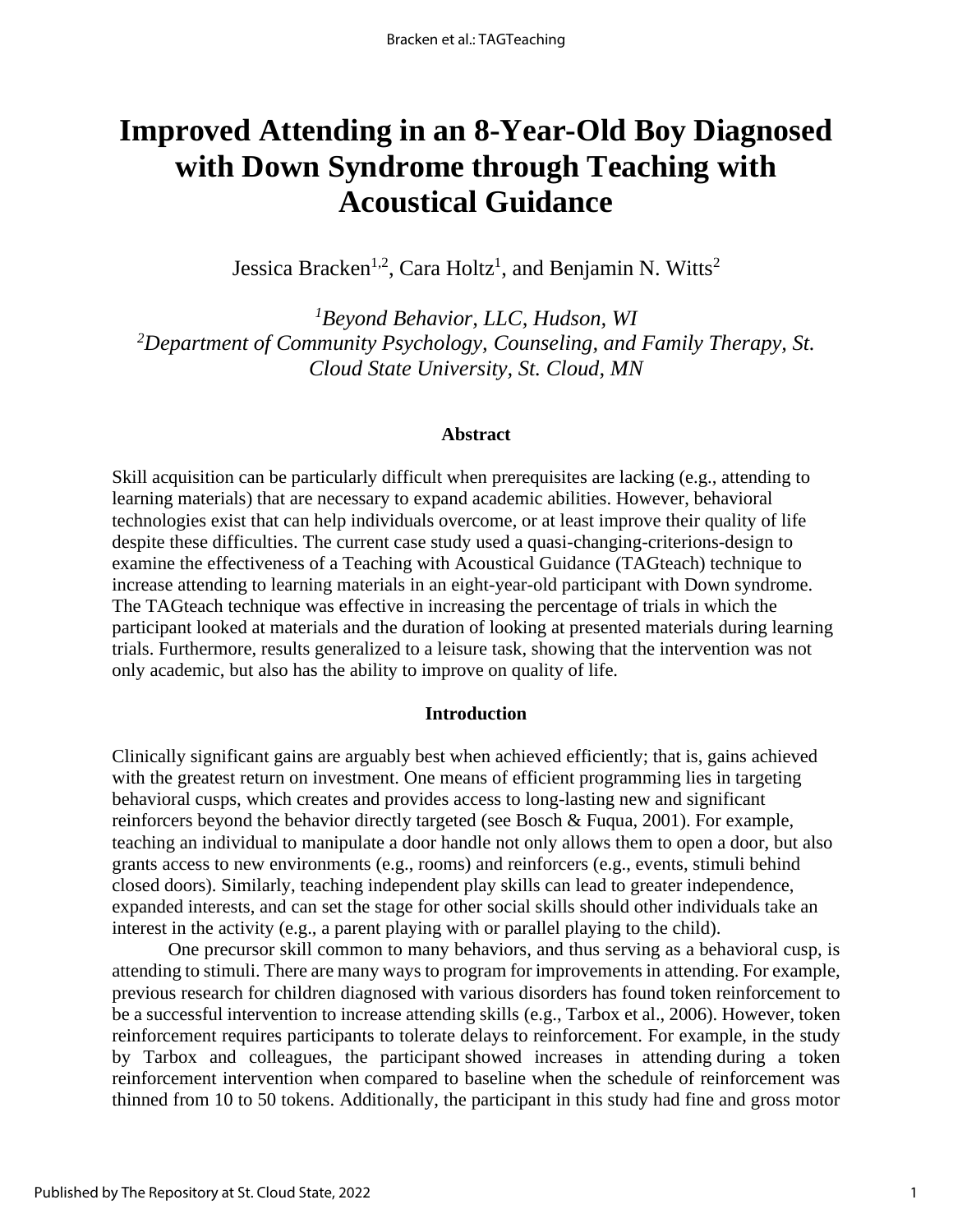skills, independent play skills, self-help skills, and pre-academic skills. For children with fewer skills and more significant developmental disabilities, interventions other than a token reinforcement system may need to be considered.

Research using Teaching with Acoustical Guidance (TAGteach) has found success with populations with significant language or intellectual deficits (LaMarca et al., 2018). TAGteach has been used with dancers (Quinn et al., 2015), golfers (Fogel et al., 2010), and medical residents studying to become surgeons (Levy et al., 2016). More recently, TAGteach has been used in behavior-analytic clinics.

In TAGteaching, an auditory stimulus (tag) is established as a conditioned reinforcer. Once established, the auditory stimulus can be delivered almost immediately after a successful behavioral execution. Additional putative reinforcement can follow, but the important point is the tag is salient, immediate, and the first reinforcing stimulus following behavior. For some individuals, whose disabilities might accompany greater social and language deficits, the use of an auditory marker removes the complexities of language used with praise. Additionally, individuals with significant delays may benefit from the inclusion of an auditory marker to precisely mark and reinforce the desired behavior (LaMarca et al., 2018). For example, TAGteach has been found to decrease the number of prompts and increase independence with imitation and requesting (i.e., manding) in individuals diagnosed with autism (Pineda et al., 2014) and to reduce problematic toewalking (Persicke & Jackson, 2013).

Despite the success of TAGteach procedures in teaching skills to individuals diagnosed with developmental disabilities, TAGteach has not yet been implemented to increase attending skills. The advantage of implementing TAGteach to increase attending skills is the ability to precisely mark and immediately reinforce the target behavior, a benefit that has been recognized by previous research (LaMarca et al., 2018). Precisely marking and reinforcing the target behavior may be especially beneficial when developing an intervention aimed at increasing skills in an individual with a significant deficit in social and communicative skills (Pineda et al., 2014). Indeed, the preliminary demonstrations of success of this procedure among individuals with varying disorders and significant disabilities who struggle to learn through traditional applied behavior analysis (ABA) strategies suggests that the use of TAGteach can and should be expanded beyond the populations it has proven effective with in the past. The present case study extends the developing ABA literature on TAGteaching and examines the effectiveness of a TAGteachinspired procedure in increasing attending to learning materials for a child with Down syndrome during learning trials.

#### **Method**

#### **Participant**

Lee, an eight-year-old boy diagnosed with Down syndrome, autism spectrum disorder, and a moderate intellectual disability, participated in this study. Lee was asked to participate based on his skill deficit in attending to stimuli and his slow rate of acquisition. His skill deficit in attending interfered with engaging in independent play and other learning trials that required the physical manipulation of materials. This skill deficit was of concern to his parents, the board-certified behavior analyst (BCBA), and the behavior technicians on his team. A goal Lee's parents had for him was to increase his opportunities to engage in independent play, which is why additional efforts were given to develop this skill. At the time of the study, Lee was receiving 18 weekly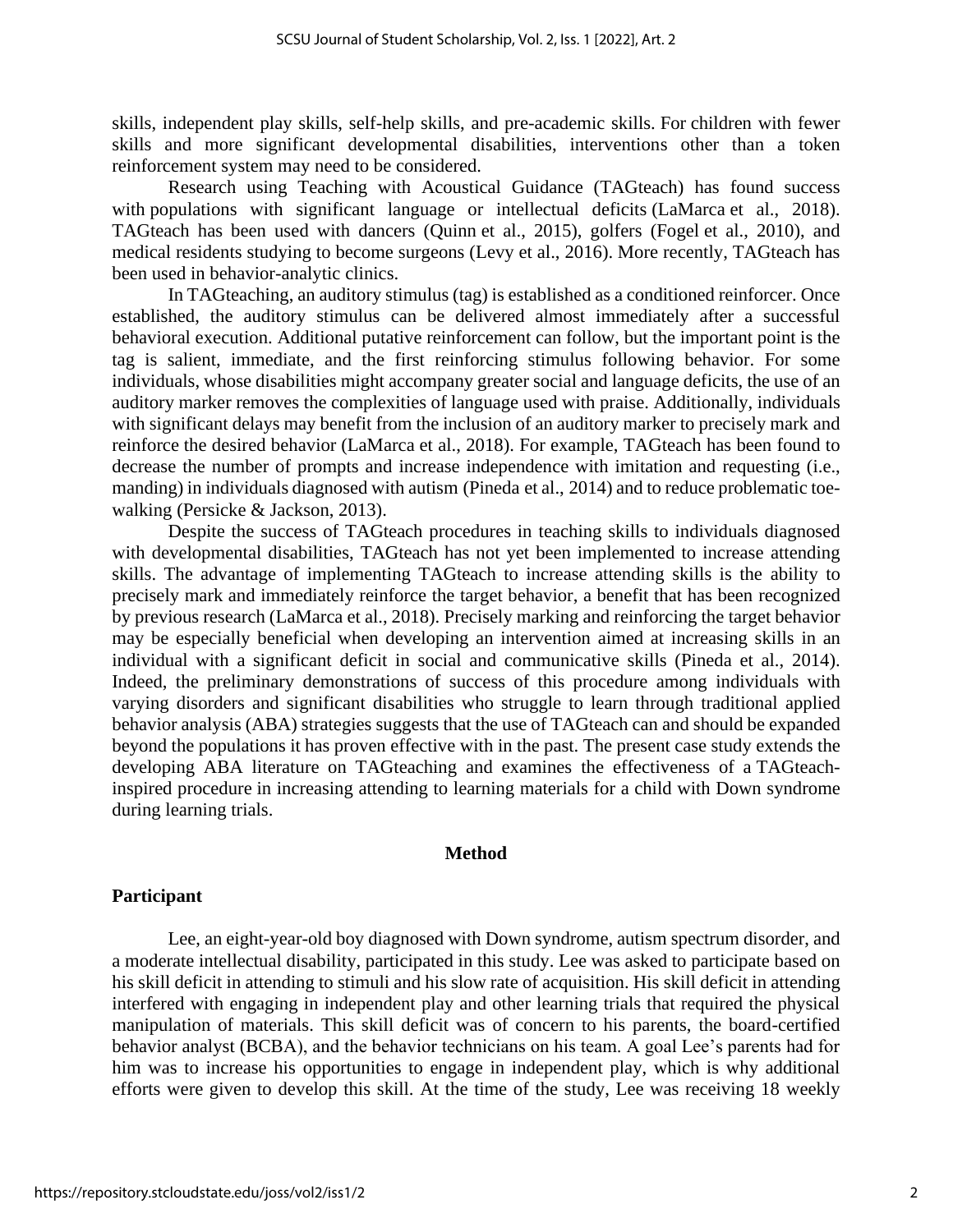hours of ABA services at a clinic that delivers ABA behavioral health services for children diagnosed with autism spectrum disorder and related disorders.

At the time of the study, Lee could follow five separate instructions with gestures (e.g., extending a hand toward Lee accompanied with the vocal instruction "give it to me" to request an object Lee was holding, holding a hand up accompanied with the vocal instruction "give me five" to request a high-five). Lee's imitative repertoire was limited, as was his vocal-verbal behavior. Lee was able to non-vocally request for help, request "no", and request for preferred items by moving the therapist's hand on the object in question or pushing the unwanted object away. At the time of the case study, Lee was working to expand his requesting repertoire by focusing on gesturebased requesting and requesting through object selection (e.g., presenting three actual stimuli affixed to poster board for Lee to choose), increasing his listener repertoire (e.g., following directions or instruction) through following gesture-based instructions, and developing independent living skills, such as handwashing, dressing, and working toward independent feeding. Lee also had limited physical mobility, as he had learned to walk and sit up approximately two years prior to the time of the study. Finally, Lee was working on increasing his independent play skills.

When presented with independent play materials, Lee would look up at the ceiling. If material manipulation was required, Lee would either attempt to manipulate the materials or accept physical prompts while looking at the ceiling. When physical prompts were faded, Lee would either disengage from the trial (i.e., let go of materials and slump over in the chair) or engage in stereotypy with the materials (e.g., tap a block against his mouth). A previous successful intervention to increase attending involved Lee tracking reinforcers from left to right, right to left, and up and down. Staff that worked with Lee reported challenges related to identifying additional reinforcers to use during therapy sessions. At the time of the study, three consistent reinforcers had been identified: staff singing to Lee, tablet time, and hearing the vacuum.

Informed consent from caregivers was received prior to Lee participating in the study. Due to the number of sessions that may have been performed each day, caregivers were informed that the implementation of the intervention might interfere with other skill development programs. The caregivers consented to this potential intervention cost, as the focus of the intervention was to increase attending to learning materials, which might serve as a behavioral cusp to engage correctly with independent play materials.

#### **Setting and Materials**

Baseline and intervention phases were conducted in the center in which Lee received ABA services. The center is in the Midwest and provides ABA services for 10 to 20 young children diagnosed with autism spectrum disorder and related disorders. All sessions were conducted in private therapy rooms at this center.

Materials used included a handheld device that produced a sharp and short auditory stimulus (tag), a timer, a table, two chairs, and several different independent play materials. Independent play materials used included a shape sorter, a ring stacker, a peg shape stacker, a pegboard, colored bears and cups, blocks, a piggy bank toy, and several different puzzles. Additionally, several materials were used as reinforcers, including a vacuum, a tablet, an electronic dancing sock monkey, a fan with ribbons tied to it, and light up toys.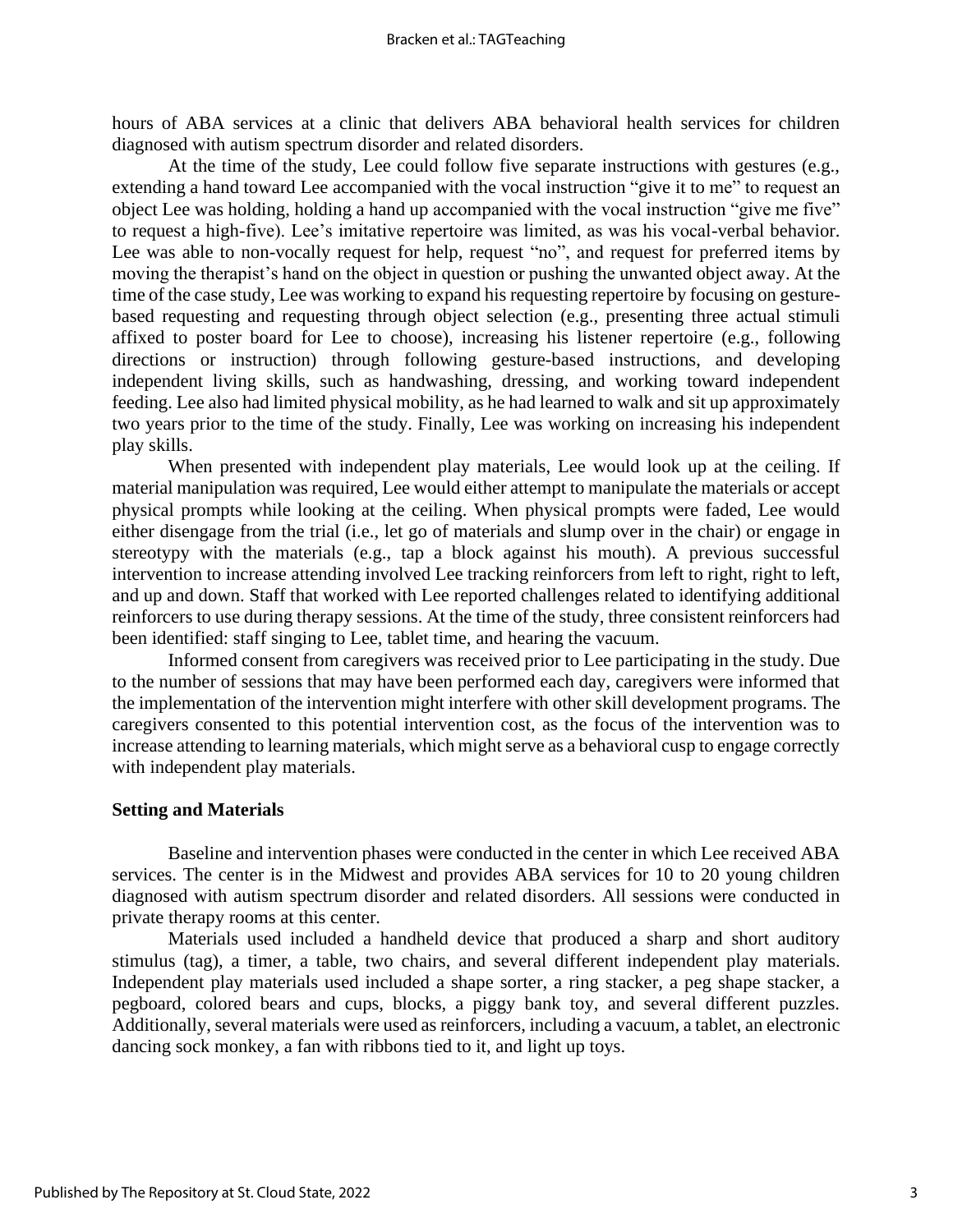#### **Measures**

#### *Measurement*

For each session, the individual implementing the procedure collected data using a data collection application (i.e., Catalyst) and by hand using paper data sheets and a pencil. Two measures were collected during each condition for Lee. The two measures included initiation of looking at presented materials within 3 s of material presentation and duration of looking at presented materials. Duration of looking at presented materials was measured using a timer.

Percentage of correct trials was calculated by dividing the number of trials in which the current criterion was met by the total number of trials during that session and multiplying by 100. Although percentage correct was used to determine whether to advance across phases, each trial is shown individually in Figure 1 to aid in data interpretation. Duration of looking was calculated for each trial by totaling the number of consecutive seconds that the participant looked at the presented materials.

#### *Interobserver Agreement and Treatment Integrity*

Interobserver agreement (IOA) data were collected by having a second observer independently collect and score data on the percentage of trials in which the current criterion was met. These data were collected by hand using paper data sheets and a pencil. Exact agreement was calculated by comparing the session data for each interval (i.e., each trial). The number of intervals in which both observers agreed on the criterion being met or not being met were divided by the total number of intervals and multiplied by 100. IOA data were collected on 33% of trials during baseline and 27% of trials during intervention. During baseline, IOA agreement was 100%. During intervention, IOA agreement was 99%.

Treatment integrity data were collected on a task analysis sheet that staff completed after each session. Self-reported treatment integrity data were collected on 100% of sessions across baseline and intervention. During baseline, treatment integrity was 100%. During intervention, treatment integrity was 99%.

#### **Response Definitions**

The target behavior, looking, was defined as Lee turning his head and body to orient towards the presented stimuli and directing his gaze at the presented stimuli for the designated duration of time.

#### **Design**

This study followed a criterion-based shaping procedure with modified baseline design. This design is modeled after the changing criterion design, but as responding during intervention but not baseline—could be terminated prematurely when correct performance was produced (in an effort to capitalize on immediacy of reinforcement), this approach violated a fundamental requirement of the changing criterion design (see Ledford & Gast, 2018). However, the design still enjoys many of the control features of the changing criterion design.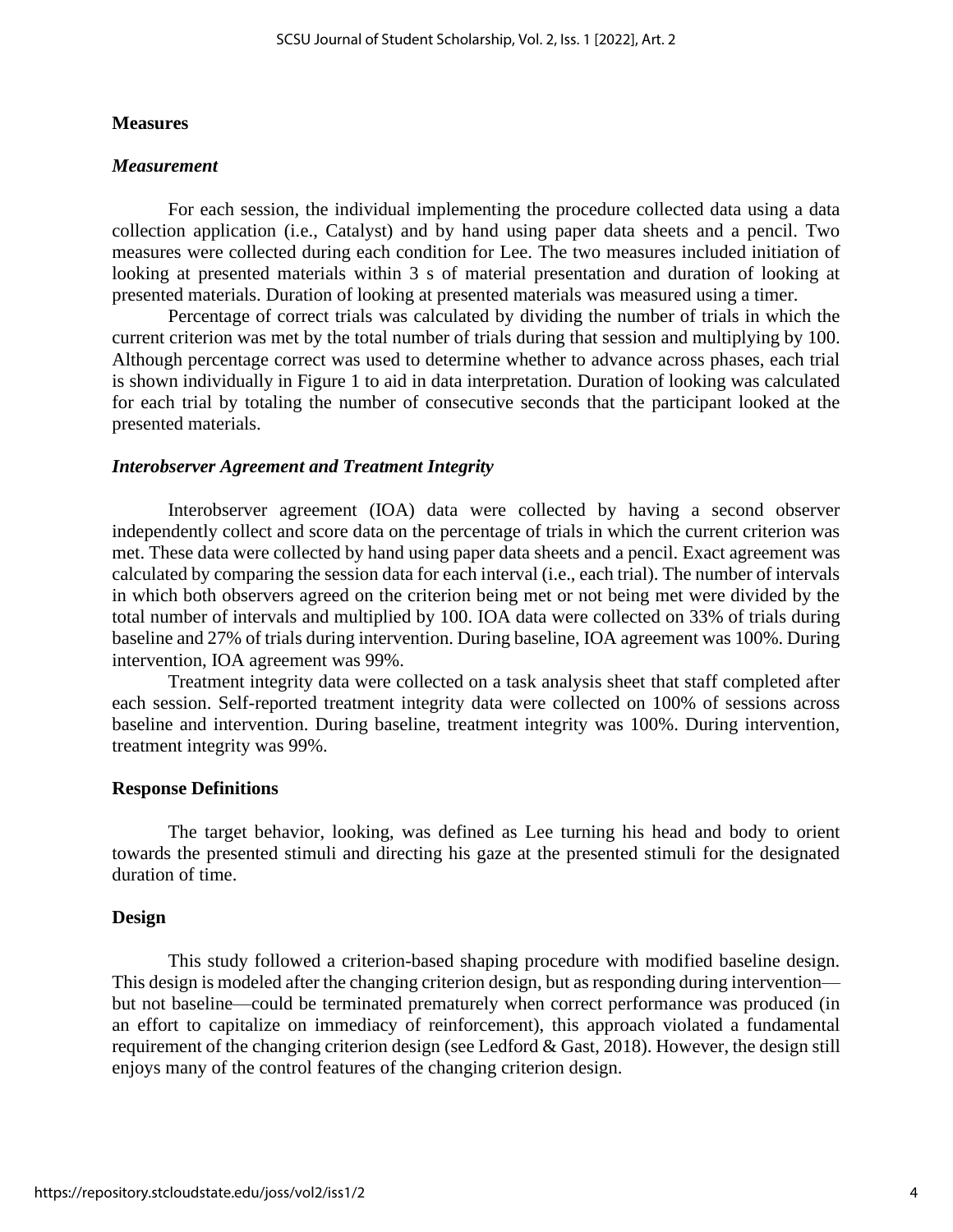The criterion that changed was the duration of time that Lee spent looking at presented materials. The initial criterion began by having Lee briefly (i.e.,  $\langle 1 \rangle$  s) look at the presented materials, preferably within 3 s of instruction presentation. The terminal criterion was for Lee to continuously look at the presented materials for 3 s, again preferably within 3 s of instruction presentation. The criterion increased by 1 s following Lee meeting mastery criteria (i.e., 80% of trials or more at criterion across three consecutive sessions).

#### **Procedure**

#### *Preference Assessment*

Prior to baseline, two preference assessments were conducted. The *Reinforcement Inventory for Children* (Willis et al., 1993) was completed by Lee's mother and another therapist. The results of the inventory were used to inform the free-operant preference assessment, which included tablet, vacuum, light up toys, and water toys.

#### *Baseline*

During baseline, the trial began when the clinician presented the independent play material, pointed to the material, and gave the vocal instruction, "look". The trial ended after 5 s, regardless of the client's response. Each baseline session consisted of five consecutive trials.

During baseline, the clinician paused the tablet Lee was watching, presented the independent play material, pointed to the material, and gave the vocal instruction, "look." The trial continued for 5 s and the duration in which Lee looked at the presented materials (i.e., consecutive seconds of looking without looking away) was recorded. Praise (e.g., "Good job trying!") and tablet time (i.e., 10 s of watching tablet) were provided as reinforcers for participating in baseline trials, regardless of performance.

#### *Pre-Intervention Pairing*

A TAGteach-inspired procedure was used to reinforce longer durations of looking at a variety of materials presented to Lee. First, highly preferred items and reinforcers were paired with the auditory stimulus produced by the tag through reinforcer pairing trials. Each pairing trial began when the clinician produced the tag, which was immediately followed by 10 s of one highly preferred item identified by the reinforcer inventory and preference assessment. This process also took place with four other items found to be reinforcers through an in-the-moment reinforcer assessment with the clinician. The clinician waited approximately 15 to 20 s between pairing trials. Twenty pairing trials were completed consecutively as a pairing session. Pairing trials were arranged to continue for 120 trials or until Lee oriented to the reinforcer 85% of the time when the tag sounded during one pairing session. Once the tag had been conditioned as a reinforcer through reinforcer pairing, intervention sessions began.

#### *Intervention*

Five trials of this program were conducted consecutively without intermixing other acquisition trials. To promote adherence to the procedure and high treatment integrity, staff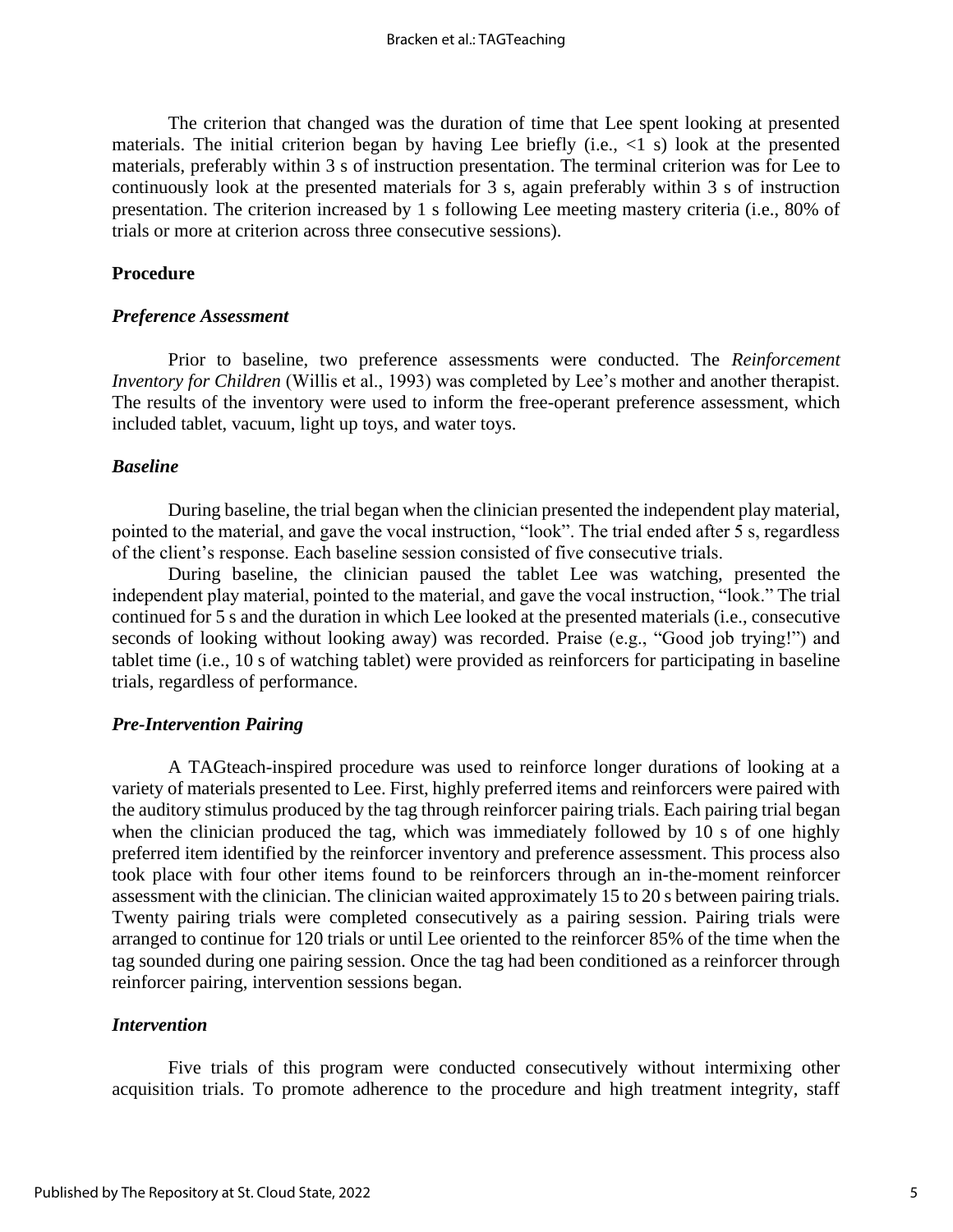completed a treatment integrity checklist following each session. Between one and four sessions were performed each day during the intervention. During intervention sessions, approach responses and physical interaction with objects (i.e., touching the object) were used to identify the reinforcer to be used during the session.

During intervention, the trial began when the clinician presented the independent play material, pointed to the material, and gave the vocal instruction, "look". The trial ended when either the participant met the criterion in effect or 10 s had passed without meeting the criterion. Unlike baseline, 10 s was permitted to pass so we could work to shape up shorter latencies, and to do so we wanted to make sure we caught all correct responses, even if slow. Reinforcers were provided on a differentiated reinforcement schedule (van Haaren, 2017) wherein when Lee met the current tag point (i.e., looked at the materials within 3 s for the designated duration), the clinician immediately produced the tag and delivered vocal praise (e.g., "good looking!") and 10 s of the reinforcer. If Lee did not meet the current tag point but looked for the designated duration before 10 s elapsed, 3 s of the reinforcer was delivered. If Lee did not look at the presented materials for the designated duration within 10 s, no reinforcer was delivered, the response was marked as an error, and the clinician attempted to establish a different reinforcer.

The first tag point was for Lee to look at the presented independent play materials momentarily. Mastery criteria for each tag point was three consecutive sessions at 80% accuracy (i.e., meeting the tag point within 10 s) or greater per session. The tag point increased by 1 s until Lee was looking at presented materials for 3 consecutive seconds.

The intervention consisted of two different phases. During the first phase, materials were presented to Lee while he was sitting on the floor. After meeting mastery criteria at the terminal tag point during the first phase, the second phase began in which Lee was moved up to the table to look at presented items. The purpose of the second phase was to perform the procedure in a more natural location, as independent play tasks are often done during table time learning.

#### *Generalization*

Generalization was programmed into the procedure by having two different therapists conduct the intervention sessions (up to session 35, at which time only the first author remained; see Figure 1). Staff were trained in conducting the procedure using behavior skills training. Staff training continued until staff correctly implemented the procedure at 100% fidelity across three invivo sessions. Additionally, generalization across stimuli was programmed into the procedure by presenting a variety of different independent play materials for Lee to look at in an effort to follow Stokes and Baer's (1977) recommendation to train loosely. Furthermore, generalization to a more natural learning location was completed with the second phase of the intervention, as learning with independent play materials is more likely to be completed during table time learning.

#### *Social Validity*

Social validity rested on parental requests to provide Lee with independent play skills. Prior to beginning the study, data were collected across three trials on Lee's ability to correctly put shapes into their corresponding slots in a shape sorter when all incorrect slots were blocked (i.e., taped closed with duct tape; tape position moved for each trial). Following the intervention, data were again collected using the same stimuli and procedure.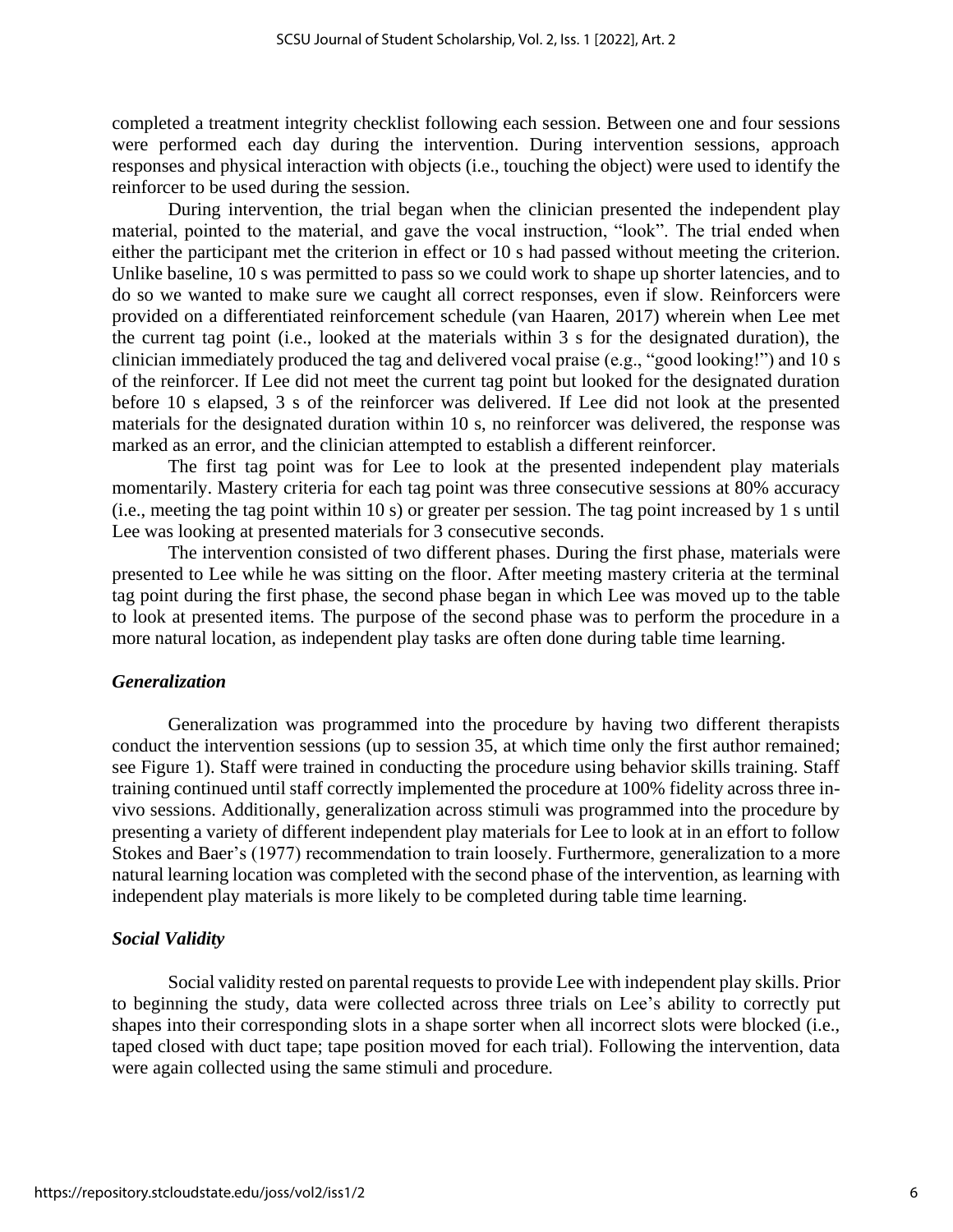#### **Results and Discussion**

The results from this intervention support the use of TAGteaching techniques to improve attending skills in a young boy with Down syndrome. Trial-by-trial data for looking at materials across baseline and intervention are depicted in Figure 1. Five sessions or five trials each were run during baseline, and the time spent looking at materials ranged from 0 s to 5 s, with 19 of the 30 baseline trials resulting in no looking at materials for 1 s or more.

#### **Figure 1**

*Duration of and Timing of Initiation of Looking Across Response Requirements*



*Note:* Squares are in baseline, circles are during intervention. Closed circles indicate Lee initiated looking within 3 s of the instruction; open circles indicate Lee initiated looking after 3 s of the instruction's delivery. Baseline trials ended based on the passage of time whereas Phase 1 and Phase 2 trials ended when Lee successfully performed the response (or time elapsed with no response). Each session consisted of five trials.

During the first phase, where Lee was situated on the floor, the first three duration criteria produced successful sessions, with an additional session run in the first criterion  $(\leq 1 \text{ s})$  due to a data collection software issue. During the fourth criterion (3 s), variability increased. This variability prompted us to inspect staff behavior, helping us discover staff using a praise tone of voice when giving the instruction and failing to establish items as reinforcers prior to each session. As Lee did not have many language skills, failure to use an instructional tone when giving the instruction likely resulted in reduced stimulus control of the instruction. As the original reinforcer assessment identified only three putative reinforcers, Lee might have become habituated to the preferred items being used during the intervention, and therefore fault might not lie completely with staff. The clinic team reacted to this variability and its associated issues in 3 ways: 1) increase staff training on the procedures, 2) identify new highly preferred items, and 3) revert to the 2 s criteria to build back success. Given the variability seen in the 3 s criteria, additional sessions were run at 2 s. After session 27, an unexpected pause in services took place for approximately one month. After returning, Lee remained at the 3 s criteria, but was required to start over with the requirement for three consecutive successful sessions before advancing.

Session 31 marked the phase of the intervention where Lee was moved from the floor, which was more comfortable for him given his limited mobility, to a more challenging location at the table. From here Lee was successful in moving through the requirements.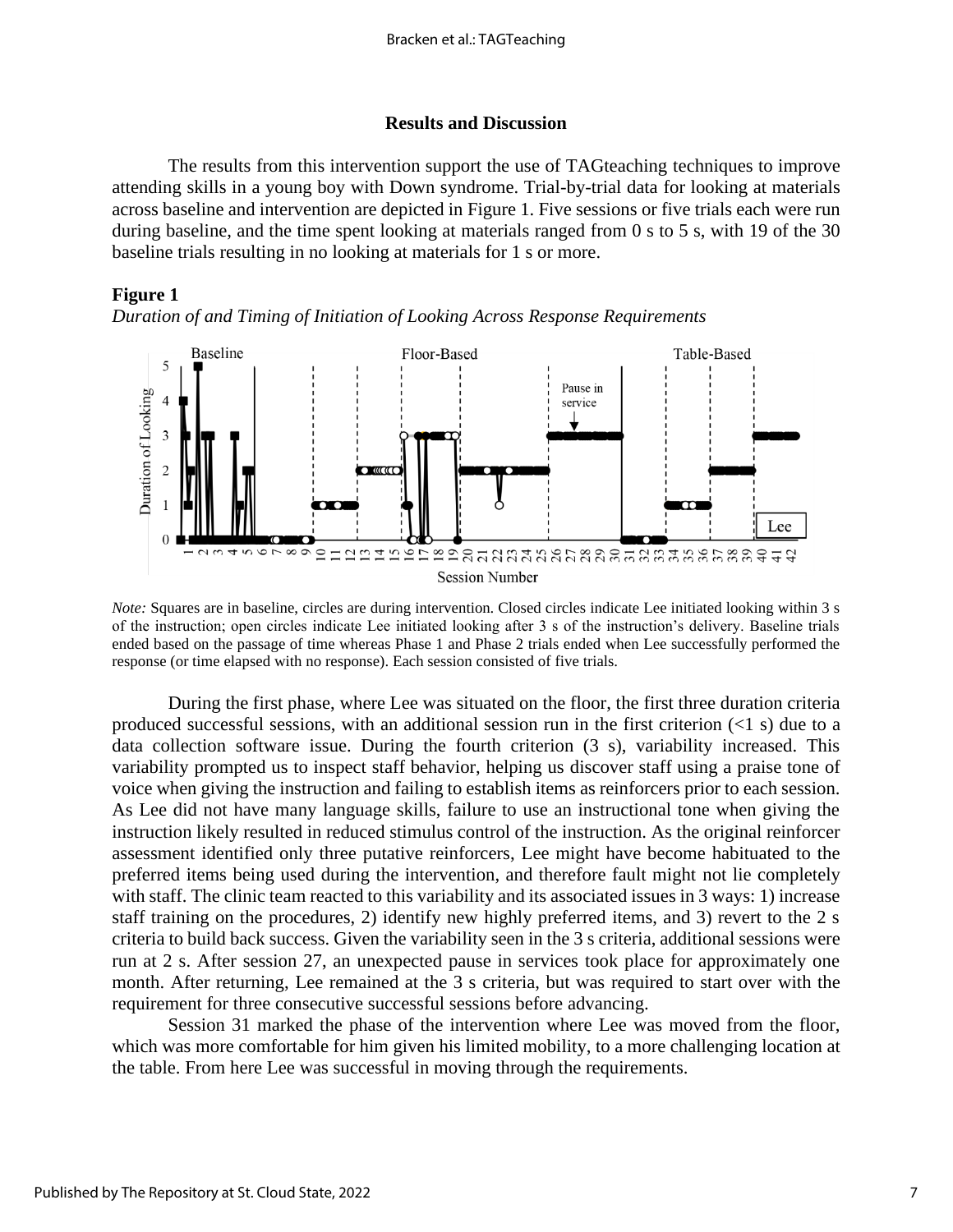Social validity data are shown in Figure 2, which depicts the percentage of trials in a block of three trials in which Lee correctly put shapes into their corresponding slots in a shape sorter when all incorrect slots were blocked. Taken together, these data are correlated with a greater degree of independent play skills following a TAGteach procedure to increase looking at presented play materials.





Another unplanned benefit of the intervention was revealed when the clinician analyzed the rate at which Lee mastered other goals in his treatment plan. For example, Lee had been working on the modeled play skill of stacking blocks since he began receiving ABA services approximately one year prior. As the TAGteach procedure progressed, Lee mastered stacking blocks and maintained the skill after the intervention concluded. At one month prior to the TAGteaching procedure, Lee was mastering skills at a rate of 0.5 goals per week. At one month after TAGteaching, Lee was mastering approximately 4.0 skills each week, and anecdotally these skills were of a more complex nature. The intervention, then, likely served as a behavioral cusp for Lee.

Experimentally, one limitation of this intervention is that the procedure does not represent a true TAGteach procedure, as the response was not conditioned first without a vocal instruction. The decision to move straight into conditioning the response with an instruction was made following baseline data collection, as the response with an instruction (i.e., "look" with a gesture to the materials) was a response that Lee could perform. The intervention was needed to get the response under stimulus control and to shape the response, so that the response occurred at an increased duration. Thus, while an experimental limitation, clinically it is a strength of the TAGteach procedure; one need not necessarily wait for prerequisite training to start making progress.

Another limitation to this procedure is the difference between baseline and intervention durations. During baseline, the duration of looking at presented materials was measured up to 5 s. During intervention, the duration of looking at presented materials was measured up to 3 s, but Lee was given up to 10 s to complete the response. Due to the difference between baseline and intervention, the results may not be fully comparable. The decision to reduce the duration of looking from 5 s to 3 s was made due to clinical judgement, as looking at a stimulus for 5 s without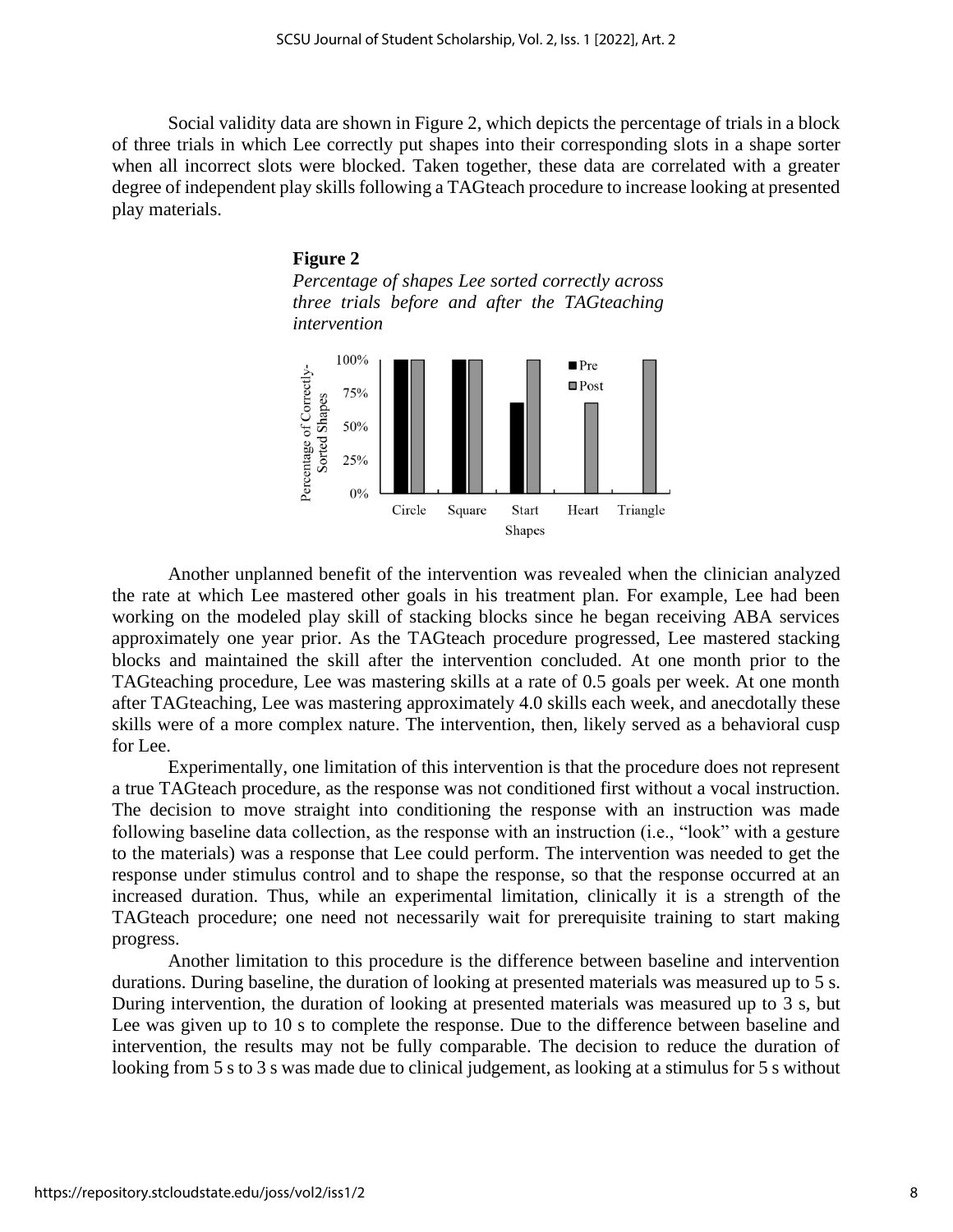engaging in other actions was deemed excessive by the BCBA. This decision should have been made prior to collecting baseline data so that baseline and intervention phases were similar.

TAGteach is a technique that is not commonly used with children diagnosed with autism or other developmental disabilities. The present study is one of few studies to examine the use of a TAGteach procedure with a child with developmental disabilities. TAGteach has the potential to help build skills in children with developmental disabilities that struggle to learn through traditional behavioral techniques. Although TAGteach has been used to teach children various skills (Fogel et al., 2010; LaMarca et al., 2018; Pineda et al., 2014), more research on the effectiveness of TAGteach procedures with children with developmental disabilities is needed.

#### **References**

- Bosch, S., & Fuqua, R. W. (2001). Behavioral cusps: A model for selecting target behaviors. *Journal of Applied Behavior Analysis*, *34*(1), 123-125. http://doi.org/10.1901/jaba.2001.34-123
- Fogel, V. A., Weil, T. M., & Burris, H. (2010). Evaluating the efficacy of TAGteach as a training strategy for teaching a gold swing. *Journal of Behavioral Health and Medicine*, *1*(1), 25- 41. http://doi.org/10.1037/h0100539
- LaMarca, K., Gevirtz, R., Lincoln, A. J., & Pineda, J. A. (2018). Facilitating neurofeedback in children with autism and intellectual impairments using TAGteach. *Journal of Autism and Developmental Disorders*, *48*(6), 2090-2100.<http://doi.org/10.1007/s10803-018-3466-4>
- Ledford, J. R., & Gast, D. L. (2018). Combination and other designs. In J. R. Ledford & D. L. Gast (Eds.), *Single case research methodology: Applications in special education and behavioral sciences* (pp. 334-364). Routledge.
- Levy, M., Pryor, K. W., & McKeon, T. R. (2016). Is teaching simple surgical skills using an operant learning program more effective than teaching by demonstration? *Clinical Orthopaedics and Related Research*, *74*(4), 945-955. doi:10.1007/s11999-015-4555-8.
- Persicke, A., Jackson, M., & Adams, A. M. (2013). Brief report: An evaluation of TAGteach components to decrease toe-walking in a 4-year-old child with autism. *Journal of Autism and Developmental Disorders*, *43*(9), 965-968. http://doi.org/10.1007/s10803-013-1934-4
- Pineda, J. A., C. Friedrich, E. V., & LaMarca, K. (2014). Neurorehabilitation of social dysfunctions: A model-based neurofeedback approach for low and high-functioning autism. *Frontiers in Neuroengineering*, *7*(29), 1-6. https://doi.org/10.3389/fneng.2014.00029
- Stokes, T. F., & Baer, D. M. (1977). An implicit technology of generalization. *Journal of Applied Behavior Analysis, 10*, 349-367. https://dx.doi.org/10.1901%2Fjaba.1977.10-349
- Tarbox, R. S. F., Ghezzi, P. M., & Wilson, G. (2006). The effects of token reinforcement on attending in a young child with autism. *Behavioral Interventions*, *21*(3), 155-164. http://doi.org/10.1002/bin.213
- Quinn, M., Miltenberger, R. G., & Fogel, V. A. (2015). Using TAGteach to improve the proficiency of dance movements. *Journal of Applied Behavior Analysis*, *48*(1), 1-14. http://doi.org/10.1002/jaba.191
- van Haaren, F. (2017). Differential versus differentiated reinforcement. *Behavior Analysis: Research and Practice, 17*, 98-100. http://dx.doi.org/10.1037/bar0000062